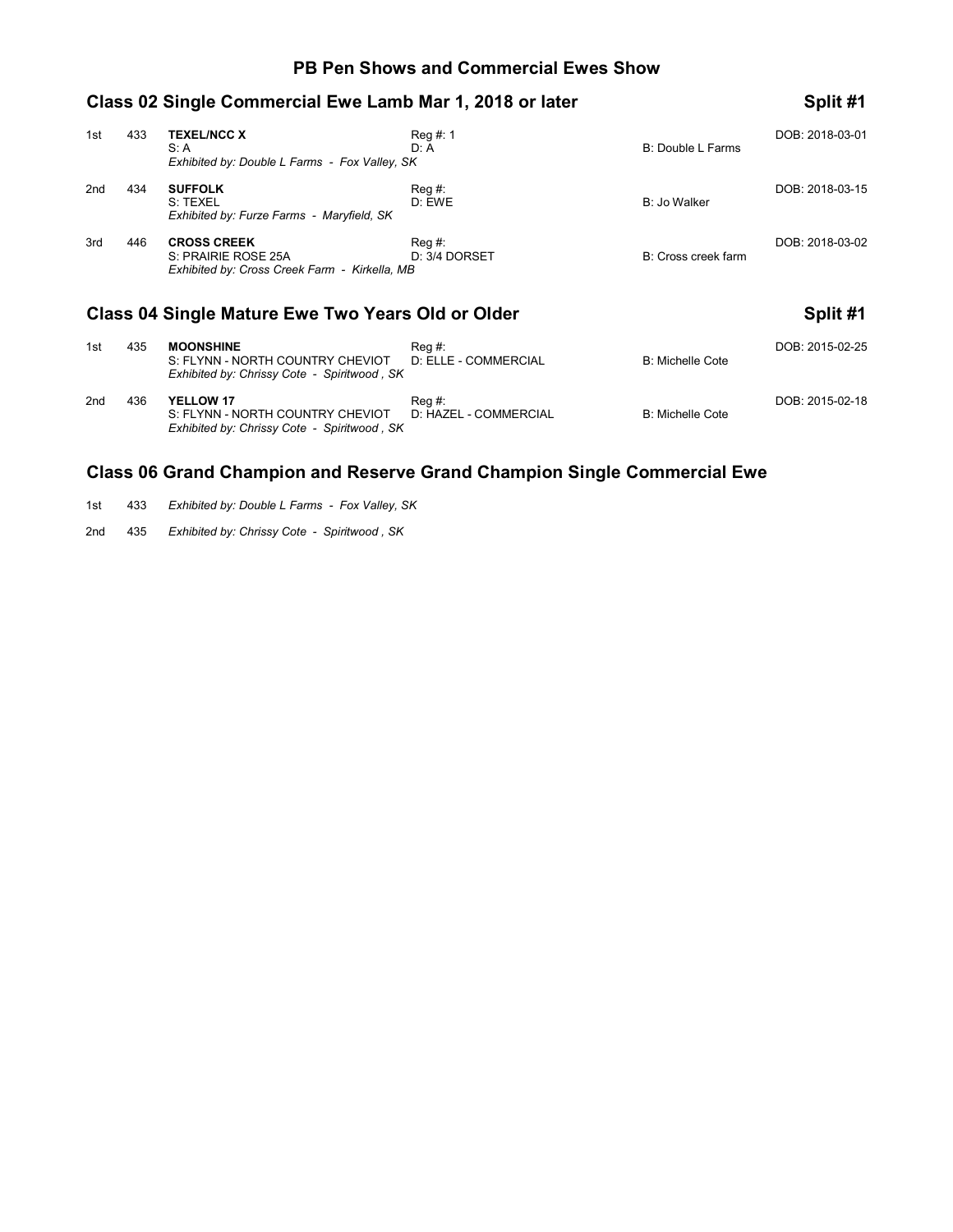|                                                              |     | Class 10 Pen of 3 Commercial Ewe Lambs Mar 1, 2018 and Later       | Split #1 |
|--------------------------------------------------------------|-----|--------------------------------------------------------------------|----------|
| 1st                                                          | 441 | Exhibited by: Kimdain Sheep - Regina, SK                           |          |
| 2 <sub>nd</sub>                                              | 442 | Exhibited by: Mackid's Sheep - Regina, SK                          |          |
| 3rd                                                          | 439 | Exhibited by: The Govan Ranch - Englefeld, SK                      |          |
| 4th                                                          | 438 | Exhibited by: L5 Farms Ltd. - Southey, SK                          |          |
| 5th                                                          | 440 | Exhibited by: The Govan Ranch - Englefeld, SK                      |          |
|                                                              |     | Class 11 Pen of 2 Commercial Ewe Lambs Nov 28, 2017 - Feb 28, 2018 | Split #1 |
| 1st                                                          | 444 | Exhibited by: Lakeland College - Sheep - Vermilion, AB             |          |
| Class 12 Pen of 2 Commercial Ewe Lambs Mar 1, 2018 and Later |     |                                                                    |          |
|                                                              |     |                                                                    | Split #1 |
| 1st                                                          | 447 | Exhibited by: Furze Farms - Maryfield, SK                          |          |
| 2nd                                                          | 445 | Exhibited by: Double L Farms - Fox Valley, SK                      |          |
|                                                              |     | <b>Class 13 Pen of 2 Commercial Yearling Ewes</b>                  | Split #1 |
| 1st                                                          | 448 | Exhibited by: Double L Farms - Fox Valley, SK                      |          |
|                                                              |     | Class 14 Pen of 2 Commercial Mature Ewes, Two Years Old or Older   | Split #1 |
| 1st                                                          | 449 | Exhibited by: Double L Farms - Fox Valley, SK                      |          |

# **Class 15 Grand Champion and Reserve Grand Champion Pen of Commercial Ewes**

| 1st | 447 | Exhibited by: Furze Farms - Maryfield, SK |  |
|-----|-----|-------------------------------------------|--|
|-----|-----|-------------------------------------------|--|

2nd 449 *Exhibited by: Double L Farms - Fox Valley, SK*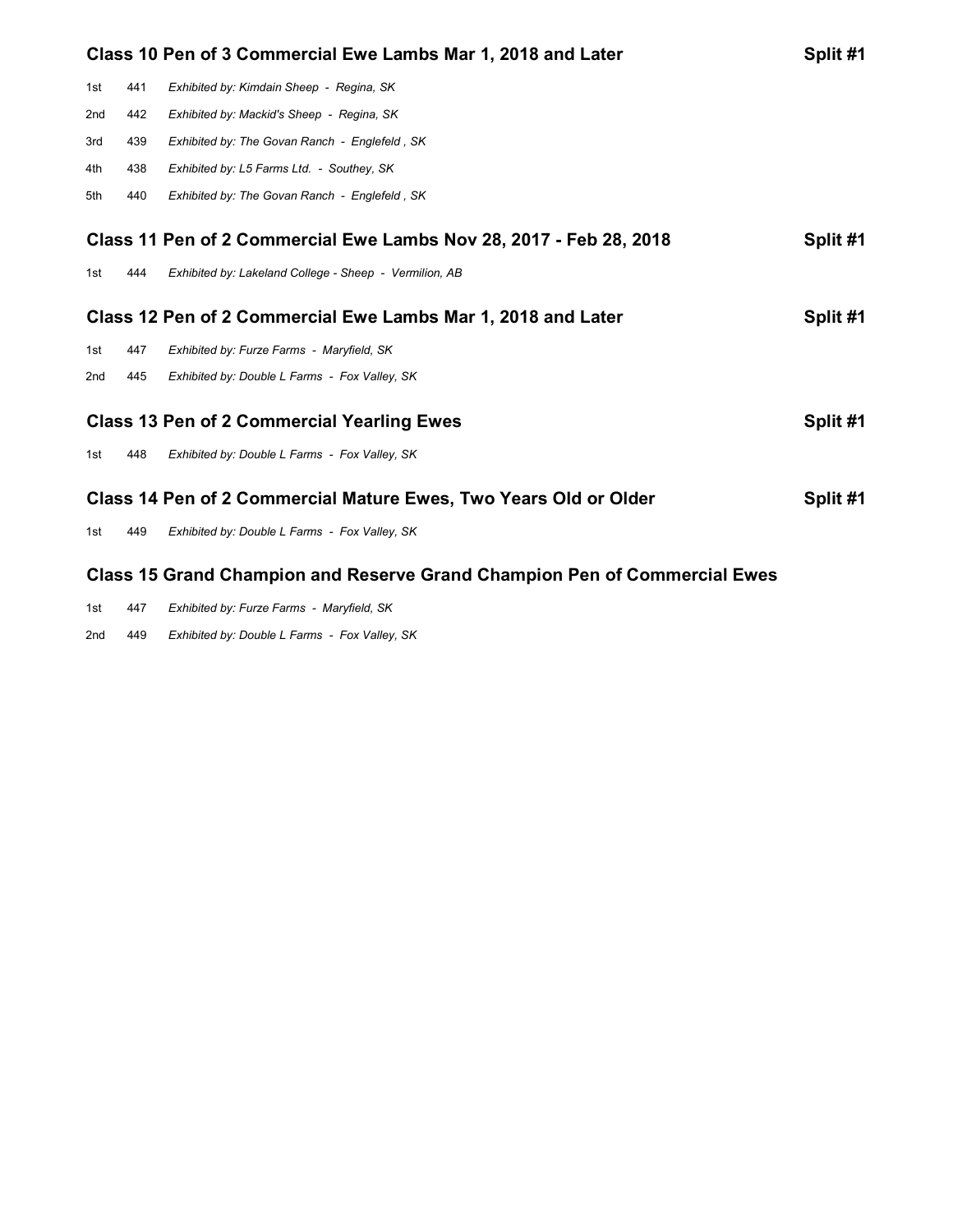## **Class 16 Pen of 3 PB Ewe Lambs (all breeds) Nov 28, 2017 - Feb 28, 2018 Split #1**

| 1st | 451 | Exhibited by: Clint Wiens - Drake, SK<br><b>WIENS C 83F</b><br>S: LOMANCO 83F<br>Weight: 0 | Reg #:746614<br>D: WIENS C 60D<br>Age in Days: 270 | Tattoo: CWW 83F<br>WPDA: 0.00                         | DOB: 2018-02-27<br>Birth Weight: 0 |
|-----|-----|--------------------------------------------------------------------------------------------|----------------------------------------------------|-------------------------------------------------------|------------------------------------|
|     |     | <b>B: Clint Wiens</b>                                                                      |                                                    |                                                       |                                    |
|     |     | <b>WIENS C 37F</b>                                                                         | Reg #:746607                                       | Tattoo: CWW 37F                                       | DOB: 2018-02-23                    |
|     |     | S: LOMANCO 37F<br>Weight: 0<br><b>B: Clint Wiens</b>                                       | D: WIENS C 27C<br>Age in Days: 274                 | <b>WPDA: 0.00</b>                                     | Birth Weight: 0                    |
|     |     | <b>WIENS C 23F</b>                                                                         | Reg #:746601                                       | Tattoo: CWW 23F                                       | DOB: 2018-02-21                    |
|     |     | S: WIENS C 51A<br>Weight: 0<br><b>B: Clint Wiens</b>                                       | D: WIENS C 39D<br>Age in Days: 276                 | <b>WPDA: 0.00</b>                                     | Birth Weight: 0                    |
|     |     | Avg Weight: 0                                                                              | Age in Days: 273                                   | Avg WPDA: 0                                           | Age Span: 6                        |
| 2nd | 450 | Exhibited by: Anita Wiens - Drake, SK                                                      |                                                    |                                                       |                                    |
|     |     | <b>PRAIRIE ROSE 73F</b><br>S: VIENS D WHV 550C                                             | Reg #:746242<br>D: PRAIRIE ROSE 43D                | Tattoo: PRS 73F                                       | DOB: 2018-02-27                    |
|     |     | Weight: 0<br><b>B: Anita Wiens</b>                                                         | Age in Days: 270                                   | <b>WPDA: 0.00</b>                                     | Birth Weight: 0                    |
|     |     | <b>PRAIRIE ROSE 63F</b>                                                                    | Reg #:746239                                       | Tattoo: PRS 63F                                       | DOB: 2018-02-25                    |
|     |     | S: PRAIRIE ROSE CUPID 23A<br>Weight: 0                                                     | D: PRAIRIE ROSE 73C<br>Age in Days: 272            | WPDA: 0.00                                            | Birth Weight: 0                    |
|     |     | <b>B: Anita Wiens</b>                                                                      |                                                    |                                                       |                                    |
|     |     | <b>PRAIRIE ROSE 64F</b><br>S: PRAIRIE ROSE CUPID 23A                                       | Reg #:746240<br>D: PRAIRIE ROSE 73C                | Tattoo: PRS 64F                                       | DOB: 2018-02-25                    |
|     |     | Weight: 0<br><b>B: Anita Wiens</b>                                                         | Age in Days: 272                                   | <b>WPDA: 0.00</b>                                     | Birth Weight: 0                    |
|     |     | Avg Weight: 0                                                                              | Age in Days: 271                                   | Avg WPDA: 0                                           | Age Span: 2                        |
|     |     | Class 18 Pen of 2 PB Yearling Ewes (all breeds)                                            |                                                    |                                                       | Split #1                           |
|     |     |                                                                                            |                                                    |                                                       |                                    |
| 1st | 453 | Exhibited by: Fusilier Sheep Co. - Major, SK<br><b>FUSILIER K023E EMERSON</b>              | Reg #:740675                                       | Tattoo: DOUBLE<br>TAGGED - 124000<br>500378134        | DOB: 2017-05-10                    |
|     |     | S: LITTLESMOKY 4506 QUIN<br>Weight: 0<br>B: Fusilier Sheep Co.                             | D: STAR 502 SNOW<br>Age in Days: 563               | WPDA: 0.00                                            | Birth Weight: 0                    |
|     |     | <b>FUSILIER K11E EMILY</b>                                                                 | Reg #:740674                                       | Tattoo: DOUBLE<br><b>TAGGED - 124000</b><br>500378139 | DOB: 2017-04-30                    |
|     |     | S: LITTLESMOKY 4506 QUIN<br>Weight: 0                                                      | D: LITTLESMOKY 4251 GENEVIEVE<br>Age in Days: 573  | <b>WPDA: 0.00</b>                                     | Birth Weight: 0                    |
|     |     | B: Fusilier Sheep Co.                                                                      |                                                    |                                                       |                                    |
|     |     | Avg Weight: 0                                                                              | Age in Days: 568                                   | Avg WPDA: 0                                           | Age Span: 10                       |
| 2nd | 454 | Exhibited by: Fusilier Sheep Co. - Major, SK<br><b>FUSILIER 19E</b>                        | Reg #:734154                                       | Tattoo: FUS 19E                                       | DOB: 2017-05-12                    |
|     |     | S: BOZ HILL 15Z<br>Weight: 0                                                               | D: RUSTY BUCKET 17X<br>Age in Days: 561            | <b>WPDA: 0.00</b>                                     | Birth Weight: 0                    |
|     |     | B: Fusilier Sheep Co.                                                                      |                                                    |                                                       |                                    |
|     |     | <b>FUSILIER 6E</b><br>S: BOZ HILL 15Z                                                      | Reg #:734146<br>D: GHOSTPINE 3C                    | Tattoo: FUS 6E                                        | DOB: 2017-05-02                    |
|     |     | Weight: 0<br>B: Fusilier Sheep Co.                                                         | Age in Days: 571                                   | WPDA: 0.00                                            | Birth Weight: 0                    |
|     |     | Avg Weight: 0                                                                              | Age in Days: 566                                   | Avg WPDA: 0                                           | Age Span: 10                       |
| 3rd | 455 | Exhibited by: Mackid's Sheep - Regina, SK                                                  |                                                    |                                                       |                                    |
|     |     | <b>MACKID'S BRITT LASS 11E</b><br>S: THE DUKE                                              | Reg #:749398<br>D: OAK GENERATION 62A              | Tattoo: 318826232                                     | DOB: 2018-03-16                    |
|     |     | Weight: 0<br>B: Mackid's Sheep                                                             | Age in Days: 253                                   | WPDA: 0.00                                            | Birth Weight: 0                    |
|     |     | <b>MACKID'S BRITT LASS 12E</b>                                                             | Reg #:749399                                       | Tattoo: 318827234                                     | DOB: 2017-03-16                    |
|     |     | S: THE DUKE<br>Weight: 0                                                                   | D: OAK GENERATION 62A<br>Age in Days: 618          | WPDA: 0.00                                            | Birth Weight: 0                    |

B: Mackid's Sheep

**Avg Weight: 0 Age in Days: 436 Avg WPDA: 0 Age Span: 365**